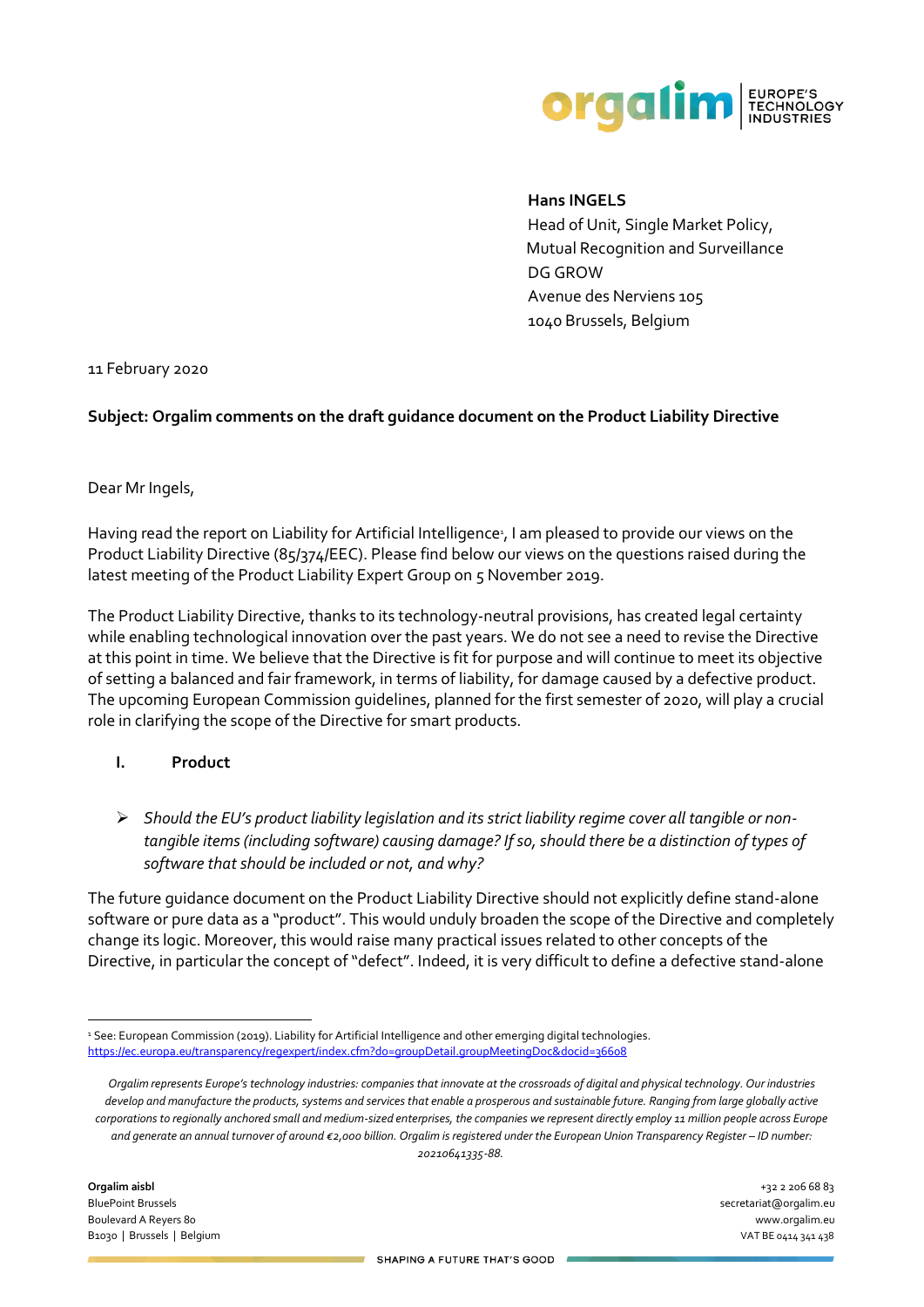software. On the other hand, according to our understanding, embedded software is a product or part of a product within the meaning of the Directive and should be considered as such also in the future.

# **II. Defect**

➢ *Do you think that it would be necessary to maintain the notion of defect in the Directive? If not, how would you conceive it differently?*

Only if a product is defective it should trigger the strict liability of the producer according to the Product Liability Directive. A non-defective product should not, under any circumstance, be subject to the Product Liability Directive. Therefore, it is necessary to maintain the notion of defect in the Directive. The addressees of the legislation need as much clarity as possible as to the scope of the legislation. The placing on the market of a product should remain the decisive moment for the start of 10 years' limitation period (see article 10 (2) of the Product Liability Directive).

➢ *If this notion should be maintained, do you consider that there should be situations where the defect is presumed to exist?*

Due to the very broad definition of defect in the actual legislation, a defect should not be presumed to exist.

➢ *Would other notions, such as a stronger focus on the reasonable or intended use of the product, provide an alternative in your view?*

To our understanding, the focus on the reasonable or intended use of a product is already provided for in the Directive, which mentions "a product is defective when it does not provide the safety which a person is entitled to expect" (see article 6 of the Product Liability Directive). The notion of reasonable or intended use could be further explained in a guideline document.

## **III. Damage**

➢ *Do you think that the EU's product liability legislation and its strict liability regime should only cover physical damage and damage to private property, including the resulting loss of income? Why?*

The Directive should cover only material damage and be limited to damage caused by death or by personal injuries and damage to private property (see article 9 paragraphs a and b). It has to be highlighted that for other damages, the claimant can request compensation based on the national tort law (see article 13 of the Product Liability Directive). Originally, the PLD filled a gap in the national legislative framework and therefore its scope shouldn't be extended.

## ➢ *Should other types of damage be covered and, if so, why?*

No further types of damages. apart from physical damage and damage to private property, should be covered.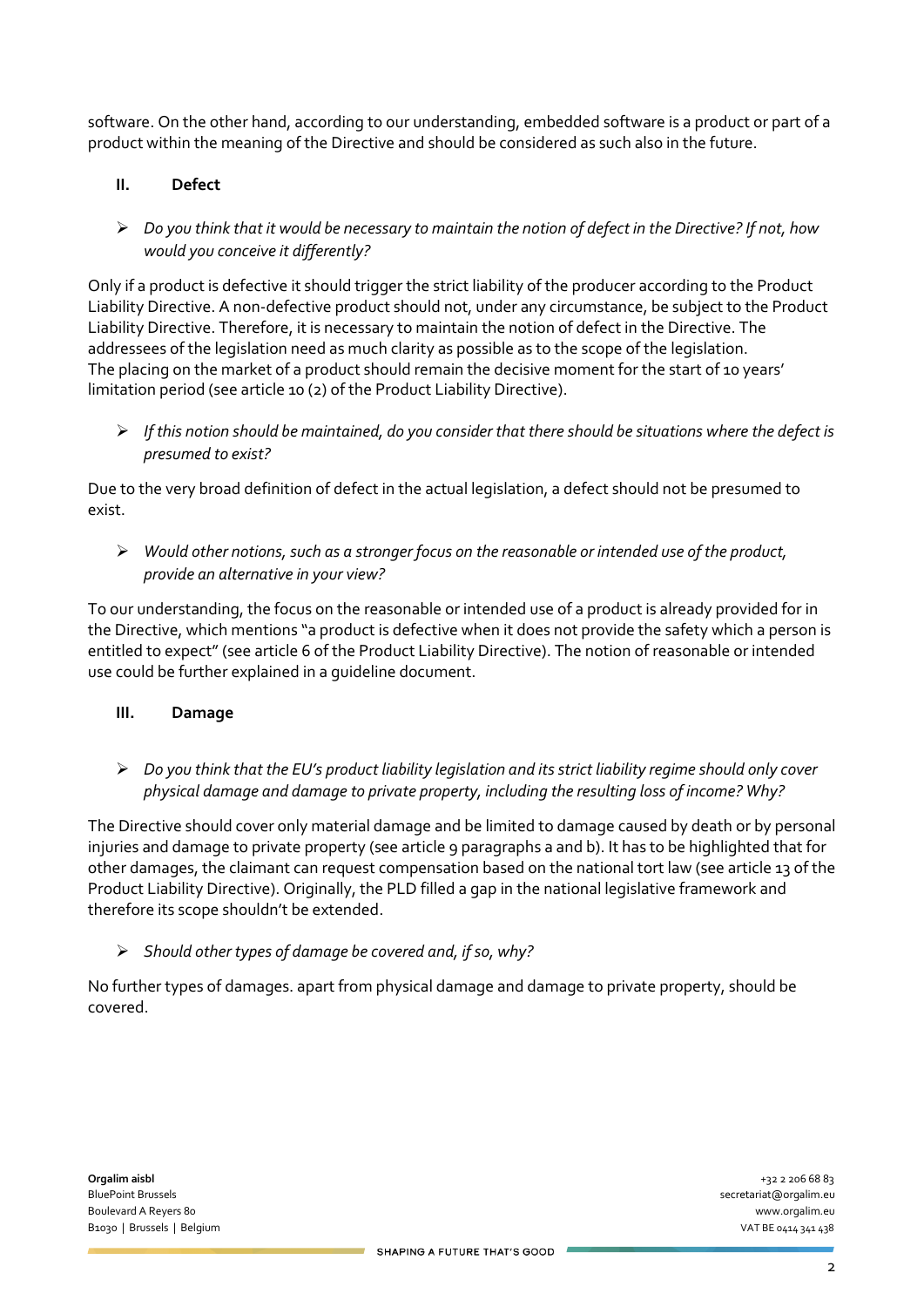## **IV. Injured person**

➢ *Would it be necessary to specify that closely related persons could claim compensation in the case of death?*

In all European legal systems, it's already the case that the relatives can claim compensation in case of death. Clarifying this in the guidance document about the Product Liability Directive would do no harm.

## **V. Producer**

➢ *Who should be liable, in your view - producers of the final products and component manufacturers?*

Both the producer of the final product and the component manufactures are jointly liable according to Articles 3.1;5. This should be maintained.

➢ *Are you of the opinion that refurbishers and repairers whose actions have a substantial impact on product safety should also be liable as producers?*

Normally, the refurbishers and the repairers are not producers in the sense of the Product Liability Directive. However, if the refurbishes and repairers completely change the product, creating a new product, they should be considered producers according to the Product Liability Directive.

➢ *Would this require any clarification to the current terms of the Directive?*

In our view, there is a need to further clarify the terms of the Directive in the envisioned guidance document on the PLD.

➢ *Who would be the producer in decentralised manufacturing processes such as e.g. cases where a product is printed using a downloaded CAD file and a 3D-printing service?*

Both the designer of the CAD file as well as the printer should be considered as producer (joint liability). It is the similar situation as when a drawing component is defective, and it is already provided for in the current directive in Article 5. The claimant has the option to file the claim against one or the other. It seems pertinent to analyse the implications case by case as there are significant differences depending on the product and process concerned.

➢ *Should the liability of suppliers and importers if the producer cannot be identified also apply to online traders having a role in the distribution of that product?*

Online traders should be considered suppliers according to article 3.3 of the directive.

- **VI. Burden of proof**
- ➢ *Are you of the opinion that the burden of proof for injured persons should be improved? And, if so, which would be the ways to do it?*

The burden of proof is an essential counterbalance to the strict liability for the producer. This balance shouldn't be changed as it has been proven successful since the implementation of the PLD.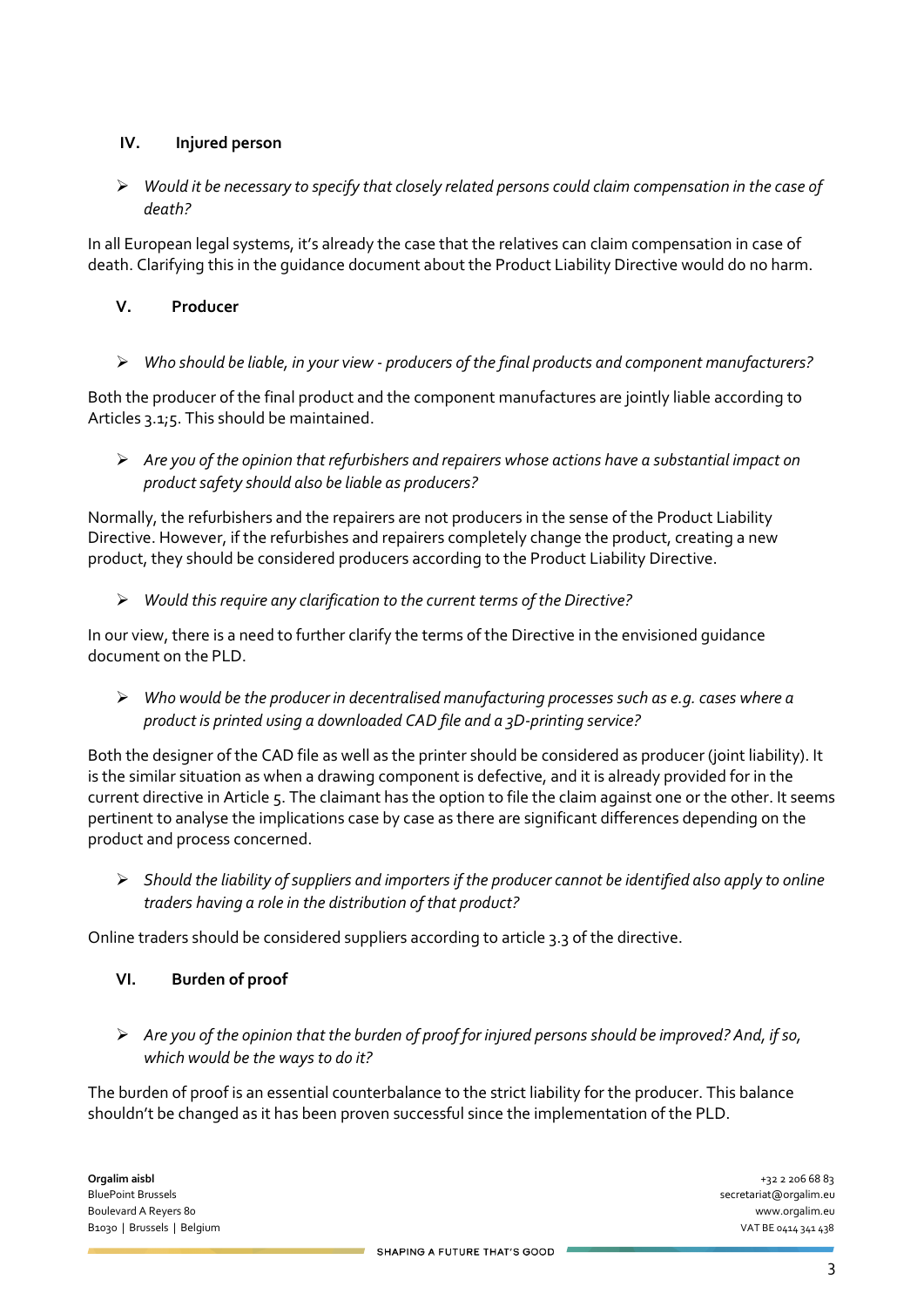➢ *Should authorities and businesses be obliged to provide information on risks and potential problems related to the product that caused the damage?*

This is already an obligation under the **Directive 2001/95/EC on general product safety (see article 2).** 

## **VII. Exemptions to liability**

➢ *Are the existing exemptions to liability sufficient in your opinion?*

Yes, the existing exemptions to liability are sufficient.

➢ Do you consider that the later defect defence should be maintained in light of updates/upgrades/etc.?

The relevant point in time is when the product is placed on the market (see article 10,2). At this time, the product has to be flawless.

### ➢ *Should the development-risk clause be maintained?*

The development-risk exemption has proven to enable innovation in Europe and should be kept by all means.

### ➢ *Is the 500€ threshold still a useful tool?*

Maintaining a 500€ threshold is necessary, in particular for insurance coverage.

### **VIII. Timelines**

➢ *Are you of the opinion that the current timelines for liability claims are appropriate?*

The current timelines for liability claims are appropriate. They lead to legal certainty and enable the producer to obtain adequate insurance coverage.

➢ *What about cases where the damage occurs within the first ten years of placing the product on the market, but effects only become apparent later?*

In the absolute majority of the cases the ten years period is appropriate. If life or health are involved, the time limitation is often longer than 10 years in many Member States.

➢ *How should continuous software updates be treated in relation to the timelines?*

The case of software updates should be treated as the repair/refurbishing. If the software update creates a totally new product, the timeline should re-start.